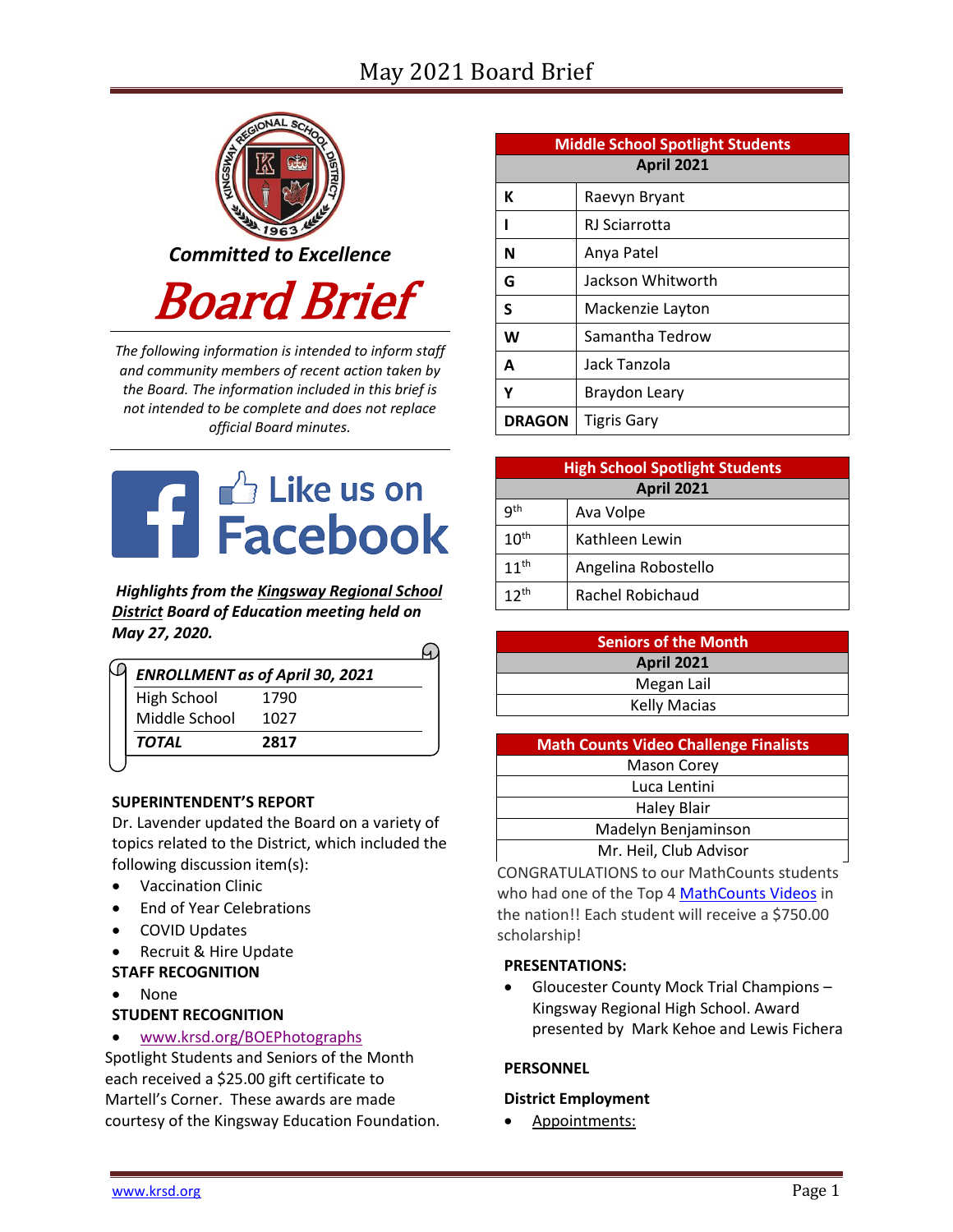# BOARD BRIEF May 2021

- Susan Williams Literacy Coach
- Ray Philipp Wellness Counselor
- Ashley Hungerford Instructional Technology Integration Coach
- Mary Neyer Instructional Technology Integration Coach
- Nicole Miller (nka Cammarota) Inclusion Coach
- Elizabeth Parambath Inclusion Coach
- Thomas Sabetta Maintenance/ Groundskeeper
- Alex Brooke Maintenance/ Groundskeeper
- Resignation/Retirement:
	- Tracey Smith Bus Driver
- Leaves of Absence:
	- Name

### **High School Employment**

- Appointments:
	- Michael Orth Teacher of Math
	- Michael DiFrancesco Teacher of Business
	- Daniel Biehler, Teacher of Special **Education**
	- Dolly Guzman Learning Disabilities Teacher Consultant
	- Sharon Rosado Paraprofessional Job Coach
	- Thomas Lawless Teacher of Special Education
	- Asa-Magnus Sams, Teacher of English
	- Joseph Ivins Building Substitute
- Resignation/Retirement:
	- Kelly Palumbo Custodian
	- Kamal Benslama Teacher of Physics
- Schedule "B" and Change of Status:
	- Various positions were approved.
- Leaves of Absence:
	- Sarah Schugar Teacher of English
- Practicum/Internships:

 Meredith Keller – CST Internship/Christina Bedisky, 07/06/2021 – 08/30/2021

## **Middle School Employment**

- Appointments:
	- Michael DiFrancesco LTS
- Retirement/Resignation:
	- Kaitlin Whitman Teacher of World Language
- Schedule "B" and Change of Status:
	- Various positions were approved.
- Leaves of Absence:
	- Laura Terpak Teacher of Special Education
- Practicum/Internships:
	- Kristina Bullock School Counselling Internship/Antoinette Henry 08/30/2021 – 12/12/2021

### **PROFESSIONAL DEVELOPMENT**

The Board approved the following staff training:

None

## **FIELD/ TRIPS/ASSEMBLIES**

None

### **FUNDRAISERS**

None

### **EMERGENCY DRILLS/CALLS**

| School/ Date  | <b>Time</b>     | <b>Drill</b>      |  |
|---------------|-----------------|-------------------|--|
| MS 04/12/2021 | Start: 01:20 PM | Shelter in Place  |  |
|               | End: 01:24 PM   | Lockdown Drill    |  |
| MS 04/13/2021 | Start: 02:00 PM | <b>Fire Drill</b> |  |
|               | End: 02:05 PM   |                   |  |
| MS 04/16/2021 | Start: 01:18 PM | Shelter in Place  |  |
|               | End: $01:24$ PM | Lockdown Drill    |  |
| MS 04/17/2021 | Start: 02:00 PM | <b>Fire Drill</b> |  |
|               | End: 02:05 PM   |                   |  |
| HS 04/20/2021 | Start: 01:10 PM | Fire Drill /      |  |
|               | End: $01:12$ PM | Evacuation        |  |
|               |                 | Phase 2           |  |
| HS 04/29/2021 | Start: 01:52 PM | Shelter in Place  |  |
|               | End: 01:53 PM   |                   |  |

# **[POLICY](http://www.straussesmay.com/seportal/Public/DistrictPolicyTOC.aspx?id=f0cc945ef3894b8d9ad5f87d948ca425&PolicyID=)**

The Board recommended the following for **FIRST** reading for revisions and/or adoption.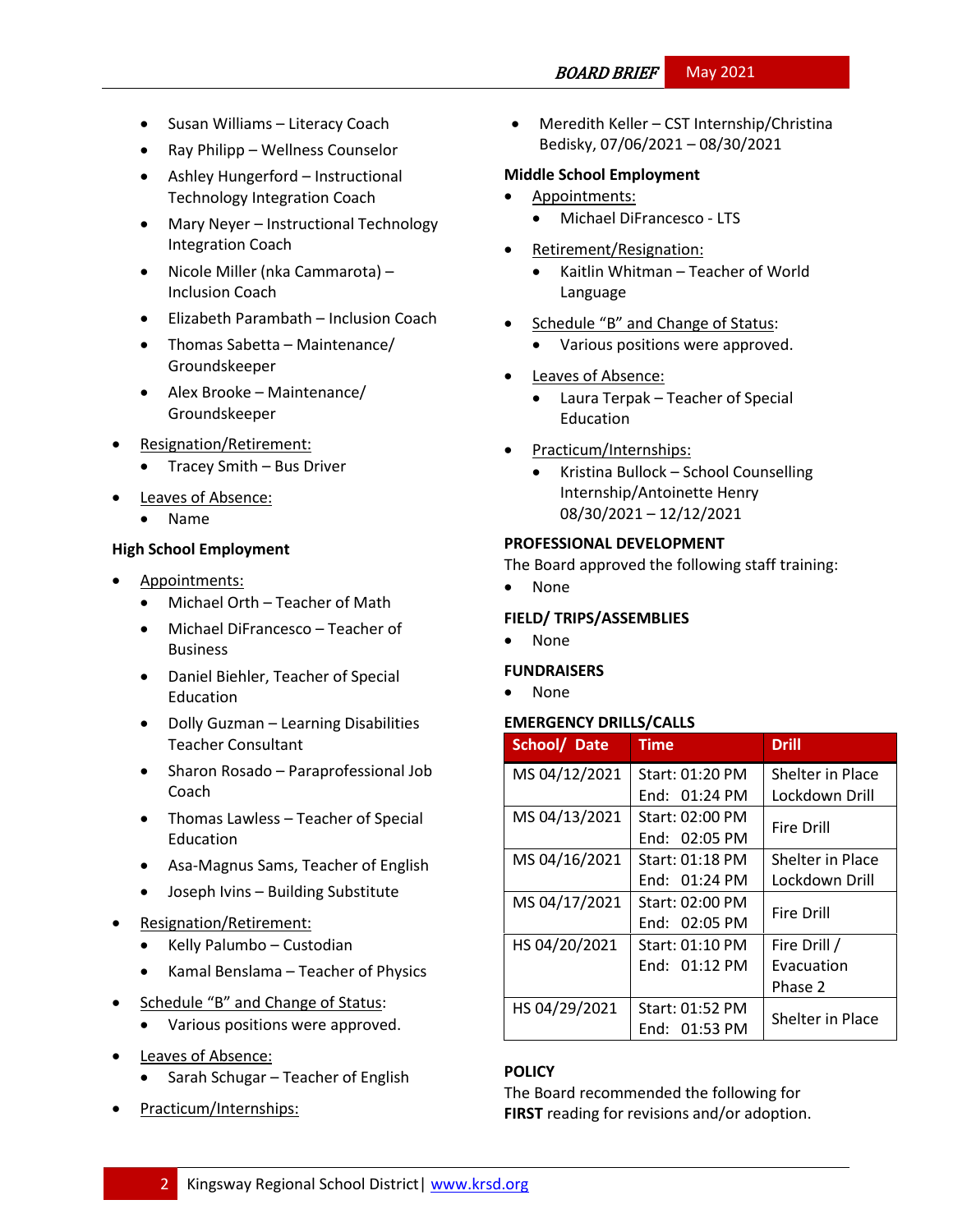• None

The Board recommended the following for

**SECOND** reading for revisions and/or adoption. None

## **PROFESSIONAL LEARNING WORKSHOPS:**

 6/10/2021 – Schoology & Gradebook Sync End of Year Work Session

## **PROGRAMS**

The Board approved the following programs:

None

## **AWARDS AND SCHOLARSHIPS**

The Board approved the followin[g scholarships:](https://docs.google.com/document/d/1TImbJbtO7cXaBVXsYicTjKqrzkOLF0F03wtEJSJYcLo/edit)

None

### **FOREIGN EXCHANGE STUDENTS**

• None

### **OUT OF DISTRICT PLACEMENT**

The Board approved the following out of district placements:

None

### **BUSINESS, FACILITIES & FINANCE**

- **The Board approved the Board Secretary's Report and Bill List.**
- **Receipt and Acceptance of Student Activity and Athletic Account Financial Reports.**  The Board accepted the Student Activity and Athletic Account Financial Reports for the period ending April 30, 2021.
- **Supplemental Compensation.** The Board authorized supplemental compensation for Patricia White for Temporary Assumption of Director of Student Transportation responsibilities.
- **Termination.** The Board approved paid administrative leave and termination of employment of employee #4973 effective May 28, 2021.
- **Tax Payment Schedule.** The Board approved the payment schedule for the 2021-22 school year.
- **Appointment of Representatives Requesting Federal and State Funds.** The Board designated the Superintendent and Business Administrator/Board Secretary as

agents for the period July 1, 2021 through June 30, 2022.

- **Appointment of Board Officials.** The Board appointed Board Officials for the period July 1, 2021 through June 30, 2022.
- **Appointment of Professionals.** The Board appointed professionals for the period July 1, 2021 through June 30, 2022.
- **Designation of Superintendent: Transfer Authority.** The Board appointed the Superintendent or designee designated to approve item transfers as necessary between Board of Education meetings.
- **Procurement of Goods and Services Through State Contract.** The Board authorized the district purchasing agent to make purchases of goods and services.
- **Designation of Official Website.** The Board adopted the official website of the district from July 1, 2021 through June 30, 2022: [www.krsd.org.](http://www.krsd.org./)
- **Authorization to pay Claims Between meetings.** The Board authorized the School Business Administrator to pay claims between monthly meetings for the period July 1, 2021 through June 30, 2022.
- **District Travel Limitation for Regular Business Travel.** The Board established a maximum annual limitation of \$1,500 for regular business travel for the period July 1, 2021 through June 30, 2022.
- **Establishment of Petty Cash Funds**. The Board granted establishment of petty cash accounts for the 2021-2022 school year.
- **Adoption of Chart of Accounts.** The Board adopted the Uniform Minimum chart of Accounts for New Jersey Public Schools for the 2021-2022 school year.
- **Tax Shelter Annuities and Disability Insurance providers.** The Board approved companies to be the authorized Tax Shelter Annuity/After Taxes Plans and Disability insurance providers.